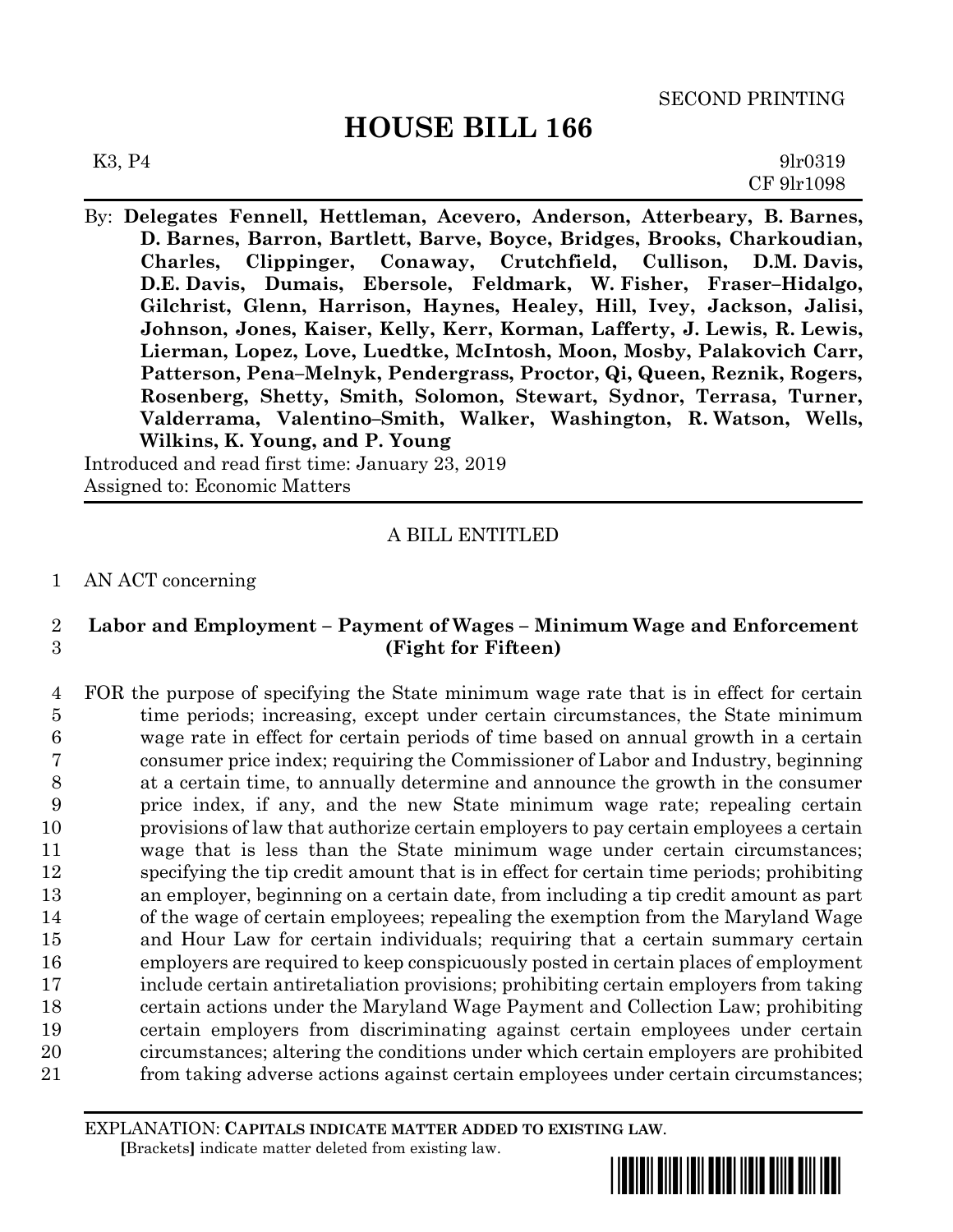altering the list of acts that constitute adverse action under a certain provision of law; requiring that the burden of proof as proved by clear and convincing evidence under certain actions be on the defendant based on certain actions under certain circumstances; repealing certain provisions of law that prohibit certain employees from taking certain actions regarding making certain complaints or bringing or testifying in certain actions or proceedings; authorizing the Commissioner to conduct an investigation under the Maryland Wage and Hour Law on the Commissioner's own initiative or on receipt of a certain complaint; requiring that certain names be kept confidential except under certain circumstances; authorizing the Commissioner to conduct an investigation under the Maryland Wage Payment and Collection Law on the Commissioner's own initiative; authorizing a certain employee to bring an action against an employer for a violation of certain provisions of this Act; authorizing the Commissioner to take certain actions relating to a certain claim by an employee under certain circumstances; specifying the time period for filing a certain action and the scope of a certain action; providing that a certain limitation period does not apply during a certain investigation; requiring a court to allow against a certain employer reasonable counsel fees and costs in a certain action; establishing certain penalties against certain employers; authorizing the Commissioner or a court to order certain civil penalties or certain relief under certain circumstances; requiring that certain civil penalties be paid to the General Fund for certain purposes; providing that certain enforcement provisions, civil penalties, and remedies apply to violations of certain provisions of this Act in the same manner as certain other violations; requiring an employer, beginning at a certain time, to pay certain employees a wage that is at least equal to the State minimum wage rate; requiring the Governor, in certain fiscal years, to include in a certain budget proposal certain funding to reimburse community service providers; repealing obsolete provisions of law; defining certain terms; altering a certain definition; and generally relating to the payment of wages.

- BY repealing and reenacting, with amendments,
- Article Health General
- Section 7–307
- Annotated Code of Maryland
- (2015 Replacement Volume and 2018 Supplement)
- BY repealing and reenacting, with amendments,
- Article Labor and Employment
- Section 3–103, 3–403, 3–413, 3–419, 3–423, 3–428, and 3–508
- Annotated Code of Maryland
- (2016 Replacement Volume and 2018 Supplement)
- SECTION 1. BE IT ENACTED BY THE GENERAL ASSEMBLY OF MARYLAND,
- That the Laws of Maryland read as follows:
- **Article – Health – General**
- 7–307.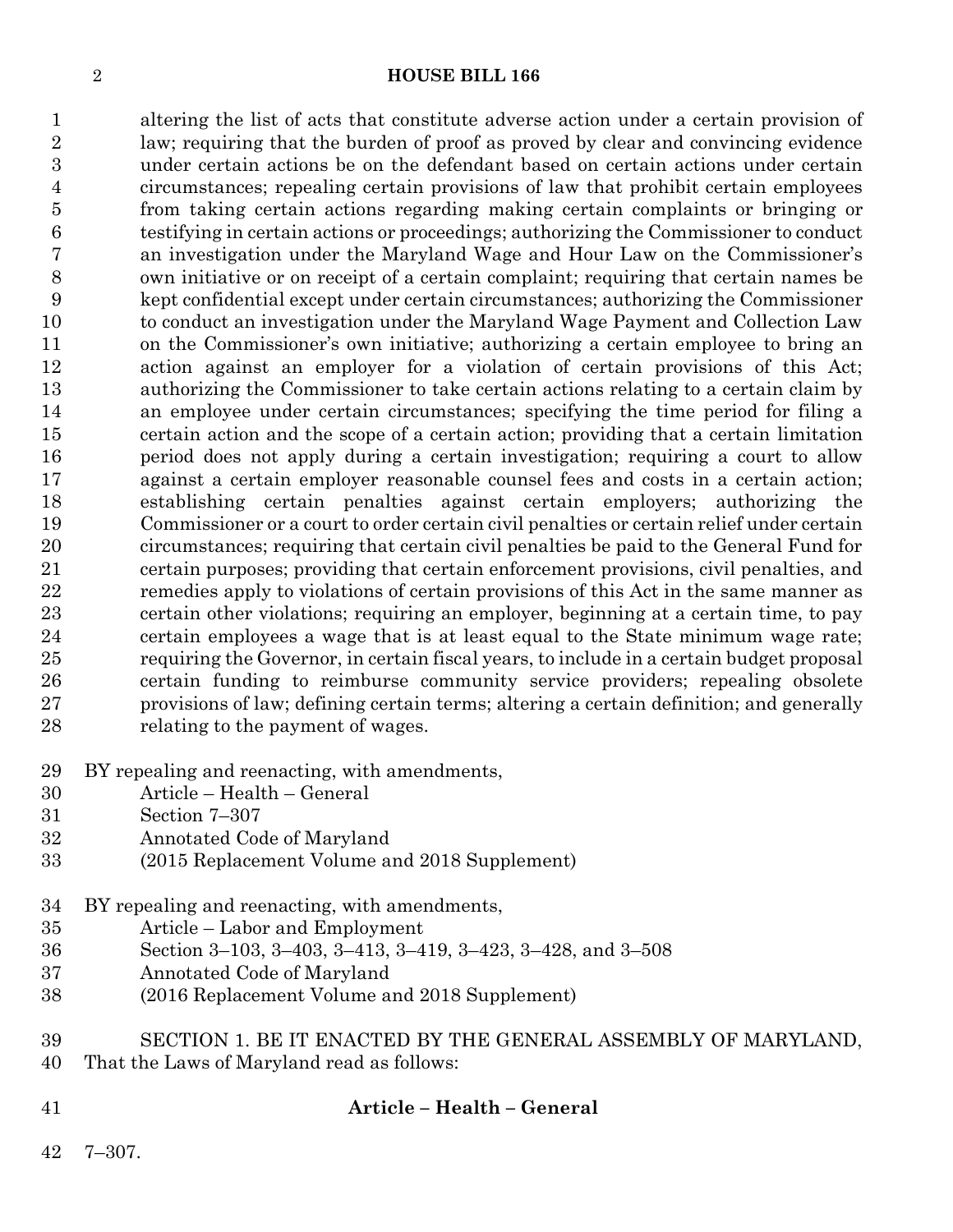funded by the Administration to serve individuals with developmental disabilities. (4) "Rate" means the reimbursement rate paid by the Department to a community provider from the State General Fund, Maryland Medical Assistance Program funds, other State or federal funds, or a combination of funds. (b) Notwithstanding the provisions of this title or any other provision of law, the Department shall reimburse community providers as provided in this section. (c) Subject to subsection (d) of this section, the Department shall increase the rate of reimbursement for community services providers each fiscal year by the amount of rate increase included in the State budget for that fiscal year. (d) **[**(1) The Governor's proposed budget for fiscal year 2016 shall include a 3.5% rate increase for community service providers over the funding provided in the legislative appropriation for Object 08 Contractual Services in Program M00M01.02 Community Services for fiscal year 2015. (2) The Governor's proposed budget for fiscal year 2017 shall include a 3.5% rate increase for community service providers over the funding provided in the legislative appropriation for Object 08 Contractual Services in Program M00M01.02 Community Services for fiscal year 2016. (3) The Governor's proposed budget for fiscal year 2018 shall include a 3.5% rate increase for community service providers over the funding provided in the legislative appropriation for Object 08 Contractual Services in Program M00M01.02 Community Services for fiscal year 2017.**] [**(4)**] (1)** The Governor's proposed budget for fiscal year 2019 shall include a 3.5% rate increase for community service providers over the funding provided in the legislative appropriation for Object 08 Contractual Services in Program M00M01.02 Community Services for fiscal year 2018. **(2) THE GOVERNOR'S PROPOSED BUDGET FOR FISCAL YEAR 2020 SHALL INCLUDE A 7% RATE INCREASE FOR COMMUNITY SERVICE PROVIDERS OVER THE FUNDING PROVIDED IN THE LEGISLATIVE APPROPRIATION FOR OBJECT 08 CONTRACTUAL SERVICES IN PROGRAM M00M01.02 COMMUNITY SERVICES FOR** 

**FISCAL YEAR 2019.**

**HOUSE BILL 166** 3

(a) (1) In this section the following words have the meanings indicated.

provider that provides treatment or services to developmentally disabled individuals.

(2) "Community direct service worker" means an employee of a community

(3) "Community provider" means a community–based agency or program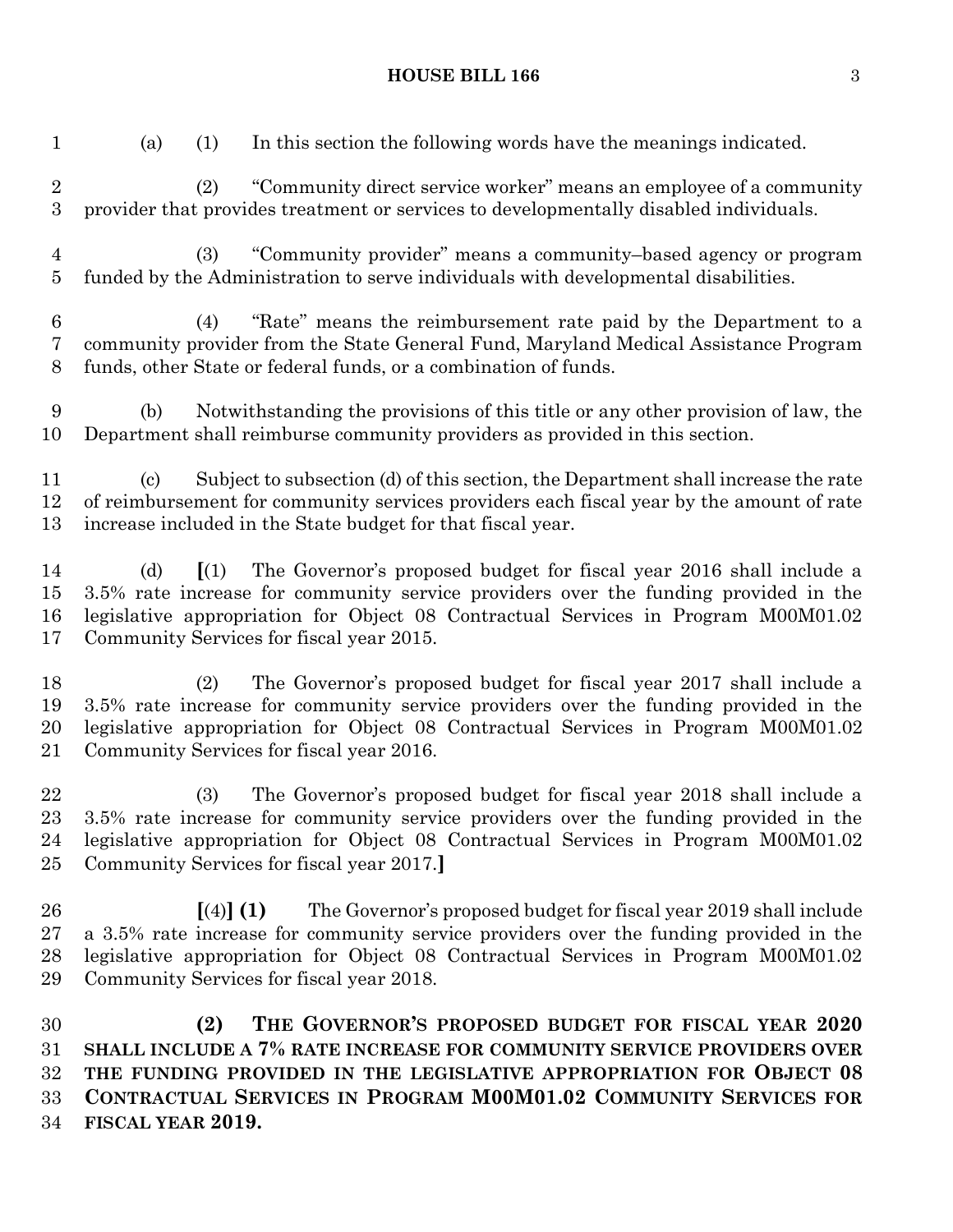**(3) THE GOVERNOR'S PROPOSED BUDGET FOR FISCAL YEAR 2021 SHALL INCLUDE A 5.5% RATE INCREASE FOR COMMUNITY SERVICE PROVIDERS OVER THE FUNDING PROVIDED IN THE LEGISLATIVE APPROPRIATION FOR OBJECT 08 CONTRACTUAL SERVICES IN PROGRAM M00M01.02 COMMUNITY SERVICES FOR FISCAL YEAR 2020.**

 **(4) THE GOVERNOR'S PROPOSED BUDGET FOR FISCAL YEAR 2022 SHALL INCLUDE A 5.5% RATE INCREASE FOR COMMUNITY SERVICE PROVIDERS OVER THE FUNDING PROVIDED IN THE LEGISLATIVE APPROPRIATION FOR OBJECT 08 CONTRACTUAL SERVICES IN PROGRAM M00M01.02 COMMUNITY SERVICES FOR FISCAL YEAR 2021.**

 **(5) THE GOVERNOR'S PROPOSED BUDGET FOR FISCAL YEAR 2023 SHALL INCLUDE A 5.5% RATE INCREASE FOR COMMUNITY SERVICE PROVIDERS OVER THE FUNDING PROVIDED IN THE LEGISLATIVE APPROPRIATION FOR OBJECT 08 CONTRACTUAL SERVICES IN PROGRAM M00M01.02 COMMUNITY SERVICES FOR FISCAL YEAR 2022.**

 **(6) THE GOVERNOR'S PROPOSED BUDGET FOR FISCAL YEAR 2024, AND FOR EACH FISCAL YEAR THEREAFTER, SHALL INCLUDE A PERCENTAGE RATE INCREASE THAT IS NOT LESS THAN THE PERCENTAGE INCREASE IN THE STATE MINIMUM WAGE RATE UNDER § 3–413 OF THE LABOR AND EMPLOYMENT ARTICLE FOR COMMUNITY SERVICE PROVIDERS OVER THE FUNDING PROVIDED IN THE LEGISLATIVE APPROPRIATION FOR OBJECT 08 CONTRACTUAL SERVICES IN PROGRAM M00M01.02 COMMUNITY SERVICES FOR THE IMMEDIATELY PRECEDING FISCAL YEAR.**

 (e) The Governor's proposed budget for fiscal year 2016 and thereafter for community service providers shall be presented in the same manner, including object and program information, as provided for in the fiscal year 2015 budget.

 (f) A portion of the funds in subsection (e) of this section may be allocated to address the impact of an increase in the State minimum wage on wages and benefits of direct support workers employed by community providers licensed by the Developmental Disabilities Administration.

## **Article – Labor and Employment**

3–103.

 (a) Except as otherwise provided in this section, the Commissioner may conduct an investigation to determine whether a provision of this title has been violated on the Commissioner's own initiative or may require a written complaint.

(b) The Commissioner may conduct an investigation under Subtitle 3 of this title,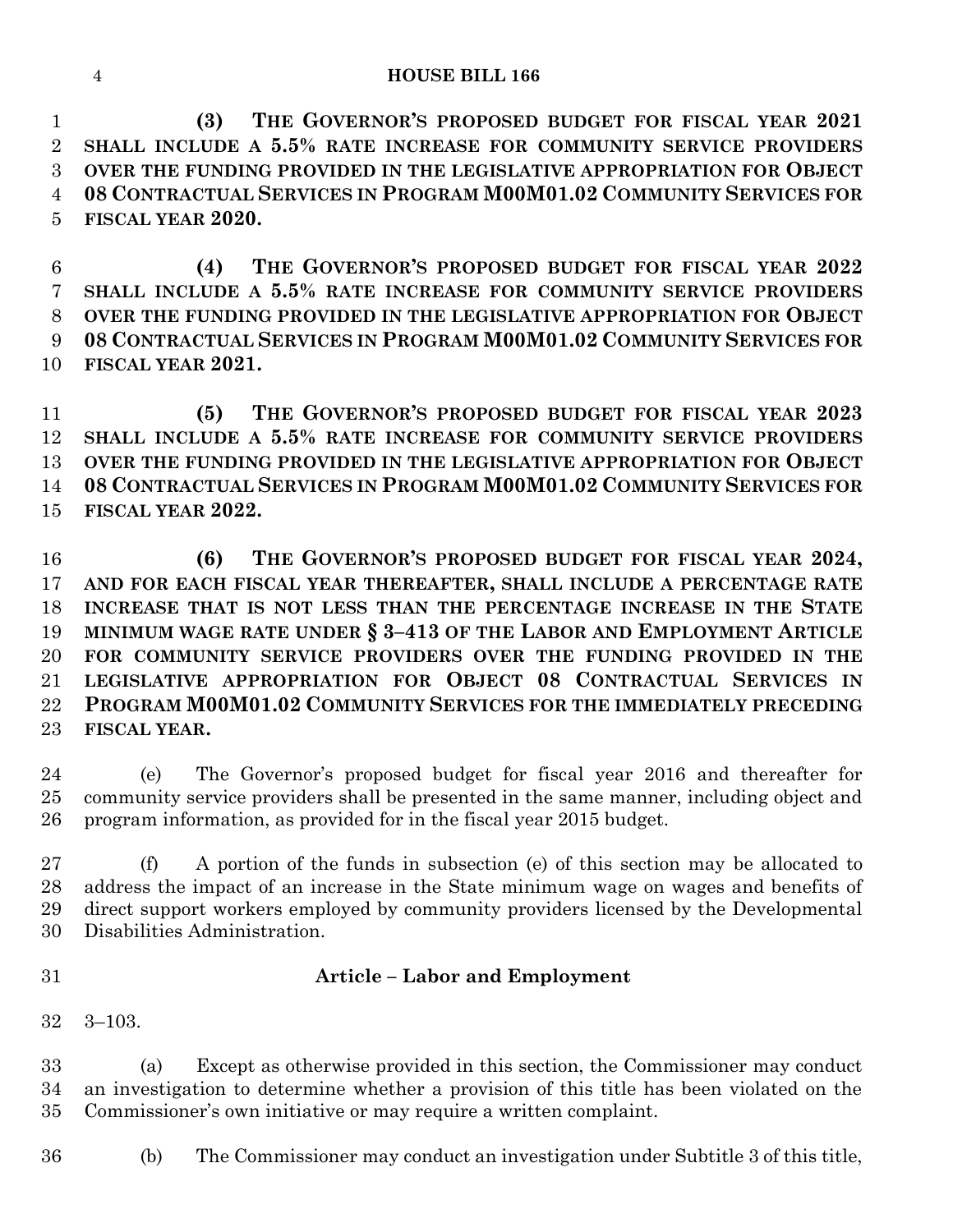on the Commissioner's own initiative or on receipt of a written complaint of an employee.

 **(C) THE COMMISSIONER MAY CONDUCT AN INVESTIGATION UNDER SUBTITLE 4 OF THIS TITLE, ON THE COMMISSIONER'S OWN INITIATIVE OR ON RECEIPT OF A WRITTEN COMPLAINT OF AN EMPLOYEE.**

 **[**(c)**] (D)** The Commissioner may conduct an investigation to determine whether Subtitle 5 of this title has been violated **ON THE COMMISSIONER'S OWN INITIATIVE OR** on receipt of a written complaint of an employee.

 **[**(d)**] (E)** The Commissioner may conduct an investigation to determine whether Subtitle 6 of this title has been violated on receipt of a written complaint of a sales representative.

 **[**(e)**] (F)** (1) The Commissioner may investigate whether § 3–701 of this title has been violated on receipt of a written complaint of an applicant for employment.

 (2) The Commissioner may investigate whether § 3–702 of this title has been violated on receipt of a written complaint of an applicant for employment or an employee.

 (3) The Commissioner may investigate whether § 3–704 of this title has been violated on receipt of a written complaint of an employee.

 (4) The Commissioner may investigate whether § 3–710 of this title has 19 been violated on receipt of a written complaint of an employee as provided in  $\S 3-710(d)(1)$ of this title.

 (5) The Commissioner may investigate whether § 3–711 of this title has 22 been violated on receipt of a written complaint of an employee as provided in  $\S 3-711(d)(1)$ of this title.

 (6) The Commissioner may investigate whether § 3–712 of this title has been violated on receipt of a written complaint of an employee or applicant.

 **[**(f)**] (G)** (1) The Commissioner may investigate whether § 3–801 of this title has been violated on receipt of a written complaint of an employee.

 (2) The Commissioner may investigate whether § 3–802 of this title has been violated on receipt of a written complaint of an employee.

 **[**(g)**] (H)** The Commissioner may investigate whether Subtitle 9 of this title has been violated:

(1) on the Commissioner's own initiative;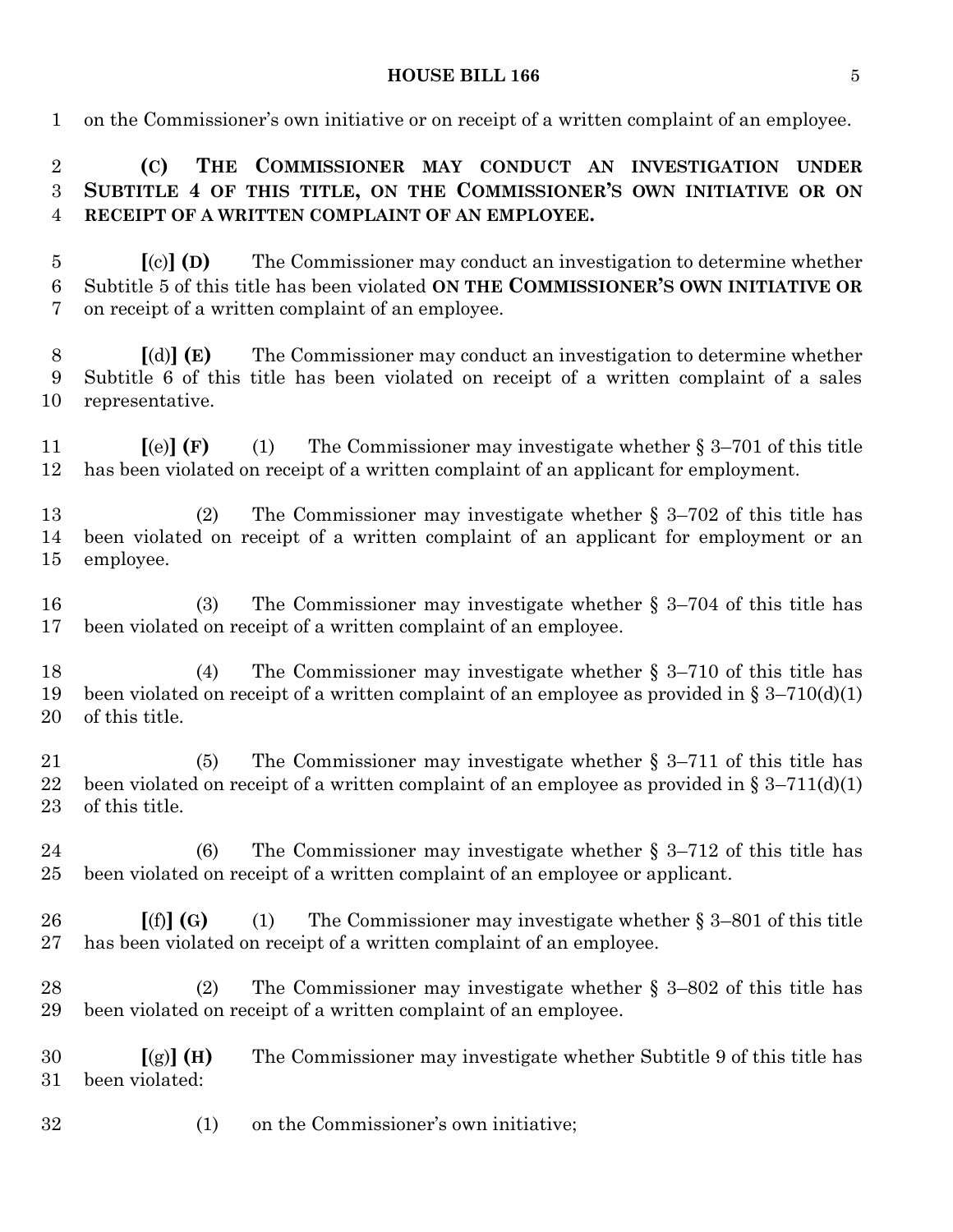| 1<br>$\overline{2}$ | complaint; or                                                                                                                                                                                                                                | (2)<br>on receipt of a written complaint signed by the person submitting the |     |                                                                                                                                                           |  |  |  |  |
|---------------------|----------------------------------------------------------------------------------------------------------------------------------------------------------------------------------------------------------------------------------------------|------------------------------------------------------------------------------|-----|-----------------------------------------------------------------------------------------------------------------------------------------------------------|--|--|--|--|
| $\boldsymbol{3}$    |                                                                                                                                                                                                                                              | (3)<br>on referral from another unit of State government.                    |     |                                                                                                                                                           |  |  |  |  |
| $\overline{4}$<br>5 | The Commissioner may conduct an investigation to determine whether<br>$[(h)]$ (I)<br>Subtitle 10 of this title has been violated on receipt of a written complaint of an employee.                                                           |                                                                              |     |                                                                                                                                                           |  |  |  |  |
| 6<br>7              | The Commissioner may conduct an investigation to determine whether<br>$(i)$ $(j)$<br>Subtitle 12 of this title has been violated on receipt of a written complaint of an employee.                                                           |                                                                              |     |                                                                                                                                                           |  |  |  |  |
| 8<br>9<br>10        | The Commissioner, on the Commissioner's own initiative or on receipt<br>[(j)](K)<br>of a written complaint, may conduct an investigation of whether a local minimum wage law<br>has been violated.                                           |                                                                              |     |                                                                                                                                                           |  |  |  |  |
| 11<br>12<br>13      | $\left[ \mathrm{(k)}\right]$ (L)<br>employee.                                                                                                                                                                                                |                                                                              | (1) | The Commissioner may conduct an investigation to determine<br>whether Subtitle 13 of this title has been violated on receipt of a written complaint by an |  |  |  |  |
| 14<br>15<br>16      | To the extent practicable, the Commissioner shall keep confidential the<br>(2)<br>identity of an employee who has filed a written complaint alleging a violation of Subtitle 13<br>of this title unless the employee waives confidentiality. |                                                                              |     |                                                                                                                                                           |  |  |  |  |
| 17                  | $3 - 403.$                                                                                                                                                                                                                                   |                                                                              |     |                                                                                                                                                           |  |  |  |  |
| 18                  |                                                                                                                                                                                                                                              |                                                                              |     | This subtitle does not apply to an individual who:                                                                                                        |  |  |  |  |
| 19<br>20            | is employed in a capacity that the Commissioner defines, by regulation,<br>(1)<br>to be administrative, executive, or professional;                                                                                                          |                                                                              |     |                                                                                                                                                           |  |  |  |  |
| 21<br>22            | including a resident or day camp;                                                                                                                                                                                                            |                                                                              |     | (2) is employed in a nonadministrative capacity at an organized camp,                                                                                     |  |  |  |  |
| 23<br>24            | is under the age of 16 years and is employed no more than 20 hours in<br>(3)<br>a week;                                                                                                                                                      |                                                                              |     |                                                                                                                                                           |  |  |  |  |
| 25                  |                                                                                                                                                                                                                                              | (4)                                                                          |     | is employed as an outside salesman;                                                                                                                       |  |  |  |  |
| 26                  |                                                                                                                                                                                                                                              | (5)                                                                          |     | is compensated on a commission basis;                                                                                                                     |  |  |  |  |
| 27<br>28            | family of the employer;                                                                                                                                                                                                                      | $[(6)]$ (5)                                                                  |     | is a child, parent, spouse, or other member of the immediate                                                                                              |  |  |  |  |
| 29                  |                                                                                                                                                                                                                                              | [(7)] (6)                                                                    |     | is employed in a drive-in theater;                                                                                                                        |  |  |  |  |
| 30                  |                                                                                                                                                                                                                                              | [(8)] (7)                                                                    |     | is employed as part of the training in a special education program                                                                                        |  |  |  |  |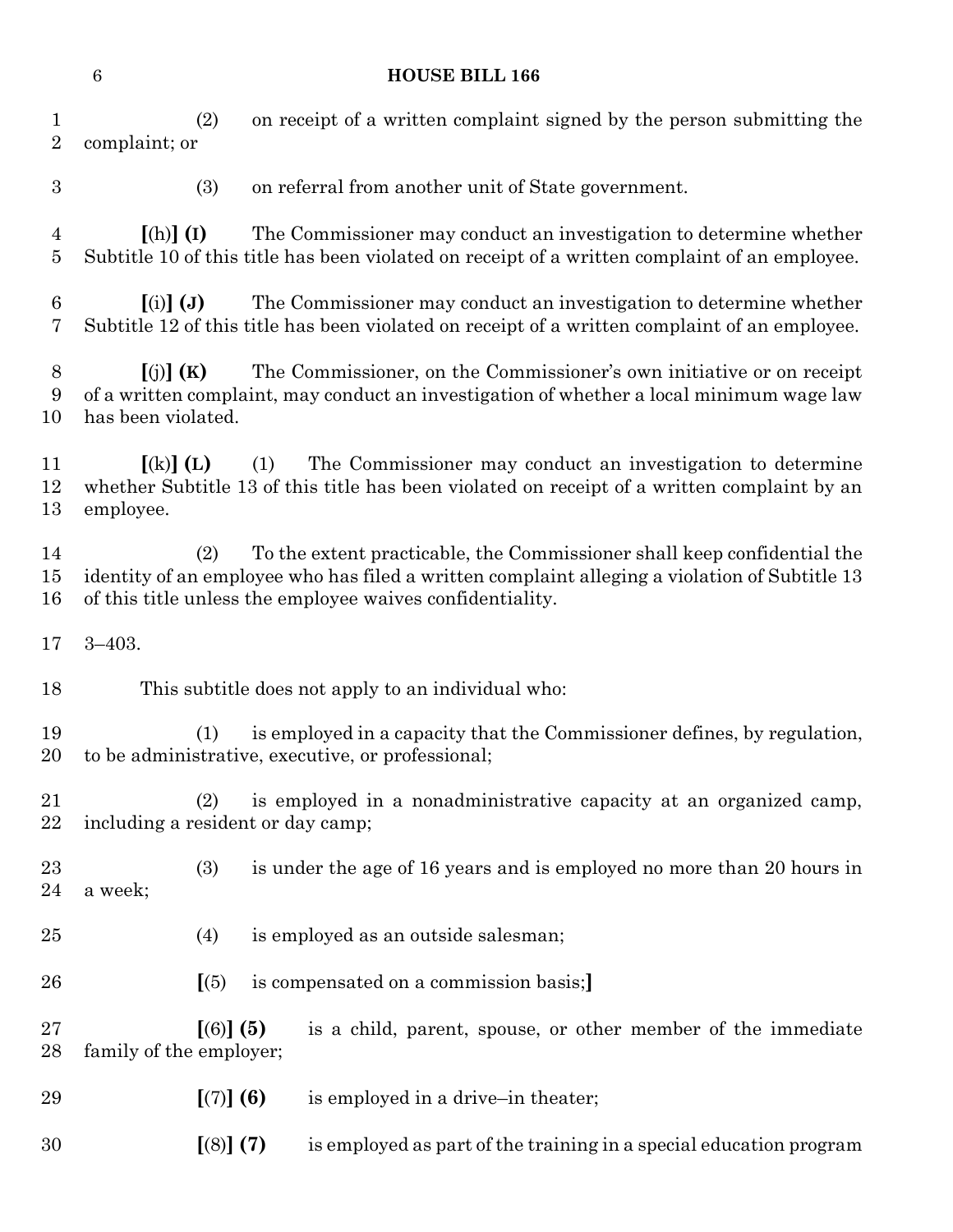| $\mathbf 1$                             | for emotionally, mentally, or physically handicapped students under a public school system;                                                                                                                                                              |  |  |  |  |  |  |
|-----------------------------------------|----------------------------------------------------------------------------------------------------------------------------------------------------------------------------------------------------------------------------------------------------------|--|--|--|--|--|--|
| $\overline{2}$<br>$\boldsymbol{3}$<br>4 | $\sqrt{(9)}$<br>is employed by an employer who is engaged in canning, freezing,<br>packing, or first processing of perishable or seasonal fresh fruits, vegetables, or<br>horticultural commodities, poultry, or seafood;                                |  |  |  |  |  |  |
| $\overline{5}$<br>6                     | [(10)] (8)<br>engages in the activities of a charitable, educational, nonprofit,<br>or religious organization if:                                                                                                                                        |  |  |  |  |  |  |
| 7                                       | the service is provided gratuitously; and<br>(i)                                                                                                                                                                                                         |  |  |  |  |  |  |
| 8                                       | there is, in fact, no employer-employee relationship;<br>(ii)                                                                                                                                                                                            |  |  |  |  |  |  |
| 9<br>10                                 | [(11)] (9)<br>is employed in a cafe, drive-in, drugstore, restaurant, tavern, or<br>other similar establishment that:                                                                                                                                    |  |  |  |  |  |  |
| 11                                      | (i)<br>sells food and drink for consumption on the premises; and                                                                                                                                                                                         |  |  |  |  |  |  |
| 12                                      | has an annual gross income of $$400,000$ or less; OR<br>(ii)                                                                                                                                                                                             |  |  |  |  |  |  |
| 13<br>14                                | $\left[ (12) \right]$ is employed in agriculture if, during each quarter of the preceding<br>calendar year, the employer used no more than 500 agricultural-worker days;                                                                                 |  |  |  |  |  |  |
| 15                                      | is engaged principally in the range production of livestock; or<br>(13)                                                                                                                                                                                  |  |  |  |  |  |  |
| 16<br>17<br>18                          | $\left[ (14) \right] (10)$ is employed as a hand-harvest laborer and is paid on a<br>piece–rate basis in an operation that, in the region of employment, has been and<br>customarily and generally is recognized as having been paid on that basis, if[: |  |  |  |  |  |  |
| 19                                      | the individual:<br>(i)                                                                                                                                                                                                                                   |  |  |  |  |  |  |
| 20<br>21                                | $\left[1\right]$<br>commutes daily from the permanent residence of the<br>individual to the farm where the individual is employed; and                                                                                                                   |  |  |  |  |  |  |
| 22<br>$23\,$                            | during the preceding calendar year, was employed in<br>2.<br>agriculture less than 13 weeks; or                                                                                                                                                          |  |  |  |  |  |  |
| 24                                      | the individual:]<br>(ii)                                                                                                                                                                                                                                 |  |  |  |  |  |  |
| $25\,$                                  | $[1.]$ (I)<br>is under the age of 17;                                                                                                                                                                                                                    |  |  |  |  |  |  |
| 26<br>$27\,$                            | is employed on the same farm as a parent of the<br>$[2.]$ (II)<br>individual or a person standing in the place of the parent; and                                                                                                                        |  |  |  |  |  |  |
| 28<br>29                                | $[3.]$ (III)<br>is paid at the same rate that an employee who is at<br>least 17 years old is paid on the same farm.                                                                                                                                      |  |  |  |  |  |  |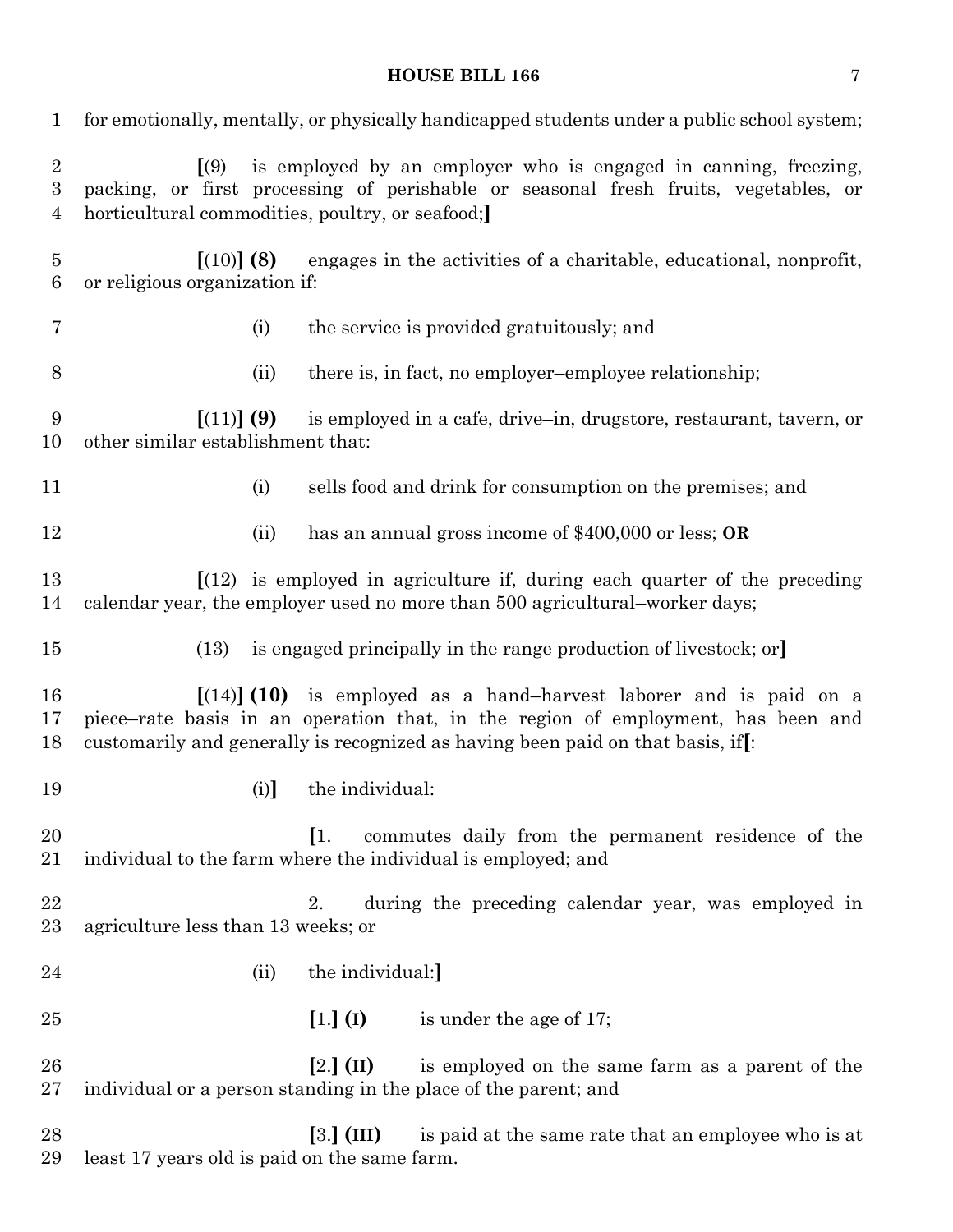3–413.

 (a) **(1)** In this section**[**, "employer"**] THE FOLLOWING WORDS HAVE THE MEANINGS INDICATED.**

 **(2) "CONSUMER PRICE INDEX" MEANS THE CONSUMER PRICE INDEX FOR ALL URBAN CONSUMERS FOR THE WASHINGTON–ARLINGTON–ALEXANDRIA, DC–VA–MD–WV METROPOLITAN AREA OR A SUCCESSOR METROPOLITAN AREA INDEX PUBLISHED BY THE FEDERAL BUREAU OF LABOR STATISTICS.**

**(3) "EMPLOYER"** includes a governmental unit.

 (b) Except as provided in **[**subsection (d) of this section and**]** § 3–414 of this subtitle, each employer shall pay:

 (1) to each employee who is subject to both the federal Act and this subtitle, at least the greater of:

13 (i) the minimum wage for that employee under the federal Act; or (ii) the State minimum wage rate set under subsection (c) of this section; and

- (2) to each other employee who is subject to this subtitle, at least**[**:
- (i)**]** the greater of:
- **[**1.**] (I)** the highest minimum wage under the federal Act; or

 **[**2.**] (II)** the State minimum wage rate set under subsection (c) of this section**[**; or

 (ii) a training wage under regulations that the Commissioner adopts that include the conditions and limitations authorized under the federal Fair Labor Standards Amendments of 1989**]**.

 (c) **(1)** The State minimum wage rate is: **[**(1) for the 6–month period beginning January 1, 2015, \$8.00 per hour; (2) for the 12–month period beginning July 1, 2015, \$8.25 per hour; (3) for the 12–month period beginning July 1, 2016, \$8.75 per hour;**]**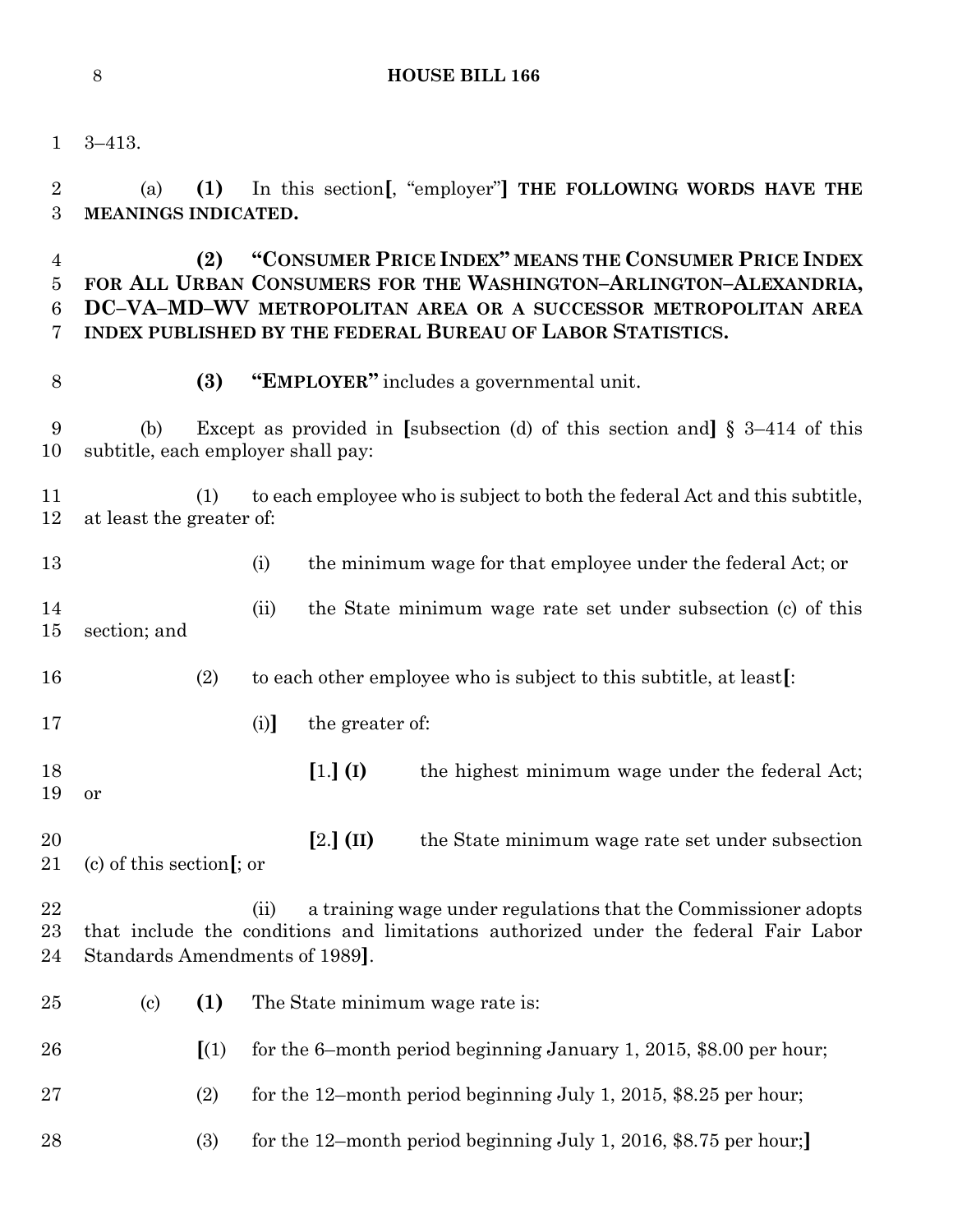**[**(4)**] (I)** for the 12–month period beginning July 1, 2017, \$9.25 per hour; **[**and**] [**(5)**] (II) FOR THE 12–MONTH PERIOD** beginning July 1, 2018, \$10.10 per hour**; (III) FOR THE 12–MONTH PERIOD BEGINNING JULY 1, 2019, \$11.00 PER HOUR; (IV) FOR THE 12–MONTH PERIOD BEGINNING JULY 1, 2020, \$12.00 PER HOUR; (V) FOR THE 12–MONTH PERIOD BEGINNING JULY 1, 2021, \$13.00 PER HOUR; (VI) FOR THE 12–MONTH PERIOD BEGINNING JULY 1, 2022, \$14.00 PER HOUR; (VII) FOR THE 12–MONTH PERIOD BEGINNING JULY 1, 2023, \$15.00 PER HOUR; AND (VIII) FOR EACH SUBSEQUENT 12–MONTH PERIOD BEGINNING JULY 1, 2024, AND EACH JULY 1 THEREAFTER, THE RATE DETERMINED BY THE COMMISSIONER UNDER PARAGRAPH (2)(II) OF THIS SUBSECTION**. **(2) (I) EXCEPT AS PROVIDED IN SUBPARAGRAPH (III) OF THIS PARAGRAPH, FOR THE 12–MONTH PERIOD BEGINNING JULY 1, 2024, AND EACH SUBSEQUENT 12–MONTH PERIOD, THE STATE MINIMUM WAGE RATE SHALL BE INCREASED BY THE AMOUNT, ROUNDED TO THE NEAREST 5 CENTS, THAT EQUALS THE PRODUCT OF: 1. THE STATE MINIMUM WAGE RATE IN EFFECT FOR THE IMMEDIATELY PRECEDING 12–MONTH PERIOD; AND 2. THE AVERAGE PERCENT GROWTH IN THE CONSUMER PRICE INDEX FOR THE IMMEDIATELY PRECEDING 12–MONTH PERIOD, AS DETERMINED BY THE COMMISSIONER UNDER SUBPARAGRAPH (II)1 OF THIS PARAGRAPH. (II) BEGINNING MARCH 1, 2024, AND EACH MARCH 1 THEREAFTER, THE COMMISSIONER SHALL DETERMINE AND ANNOUNCE:**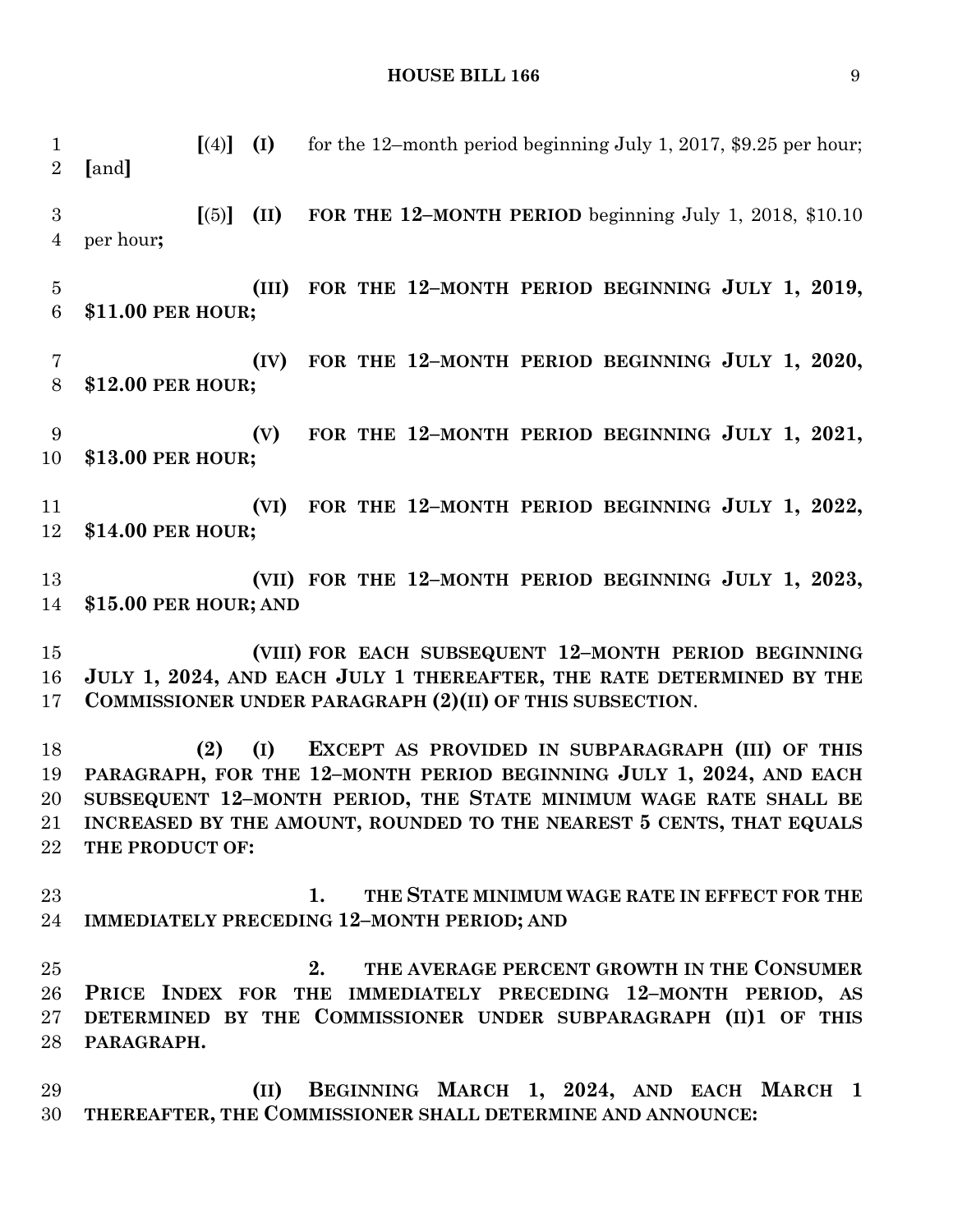**1. THE AVERAGE PERCENT GROWTH, IF ANY, IN THE CONSUMER PRICE INDEX BASED ON THE IMMEDIATELY PRECEDING 12–MONTH PERIOD FOR WHICH DATA ARE AVAILABLE ON MARCH 1; AND 2. THE STATE MINIMUM WAGE RATE THAT WILL BE EFFECTIVE FOR THE 12–MONTH PERIOD BEGINNING THE FOLLOWING JULY 1. (III) IF THE COMMISSIONER DETERMINES THAT THERE IS A DECLINE OR NO GROWTH IN THE CONSUMER PRICE INDEX, THE STATE MINIMUM WAGE RATE SHALL REMAIN THE SAME AS THE RATE THAT WAS IN EFFECT FOR THE IMMEDIATELY PRECEDING 12–MONTH PERIOD. [**(d) (1) (i) Except as provided in paragraph (2) of this subsection and subject to subparagraph (ii) of this paragraph, an employer may pay an employee a wage that equals a rate of 85% of the State minimum wage established under this section if the employee is under the age of 20 years. (ii) An employer may pay to an employee the wage provided under subparagraph (i) of this paragraph only for the first 6 months that the employee is employed. (2) (i) This paragraph applies only to an employer that is an amusement or a recreational establishment, including a swimming pool, if the employer: 19 1. operates for no more than 7 months in a calendar year; or 20 2. for any 6 months during the preceding calendar year, has average receipts that do not exceed one–third of the average receipts for the other 6 months. (ii) An employer may pay an employee a wage that equals the greater of: 24 1. 85% of the State minimum wage established under this section; or 2. \$7.25.**]** 3–419. (a) (1) This section applies to each employee who: (i) is engaged in an occupation in which the employee customarily and regularly receives more than \$30 each month in tips; (ii) has been informed by the employer about the provisions of this section; and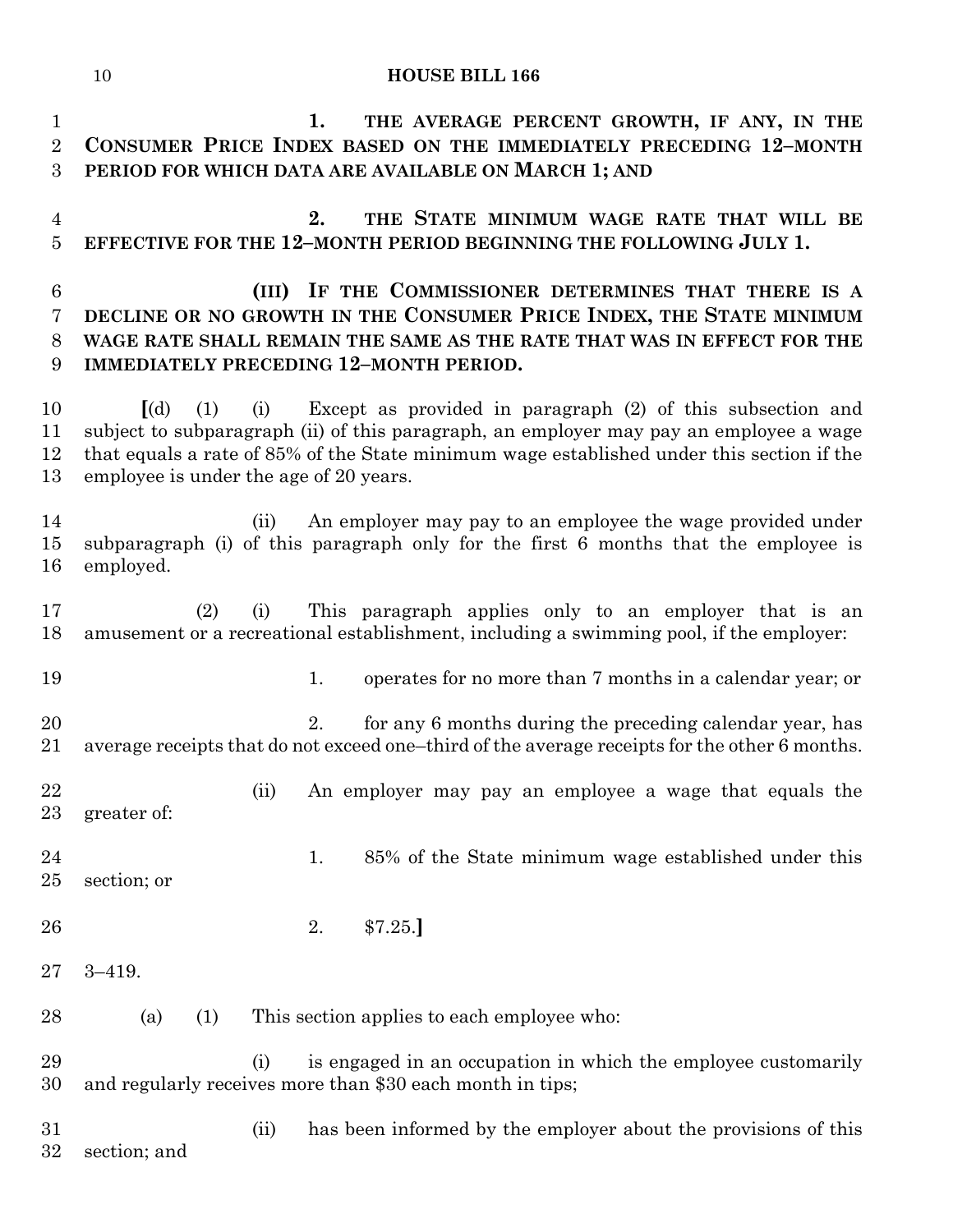| $\mathbf{1}$                       |                                                                                                                                                                 | (iii) |  |                                      | has kept all of the tips that the employee received.                            |  |
|------------------------------------|-----------------------------------------------------------------------------------------------------------------------------------------------------------------|-------|--|--------------------------------------|---------------------------------------------------------------------------------|--|
| $\overline{2}$<br>$\boldsymbol{3}$ | (2)<br>not prohibit the pooling of tips.                                                                                                                        |       |  |                                      | Notwithstanding paragraph $(1)(iii)$ of this subsection, this section does      |  |
| $\overline{4}$<br>5                | (b)<br>the wage of an employee to whom this section applies:                                                                                                    |       |  |                                      | Subject to the limitations in this section, an employer may include, as part of |  |
| $6\phantom{.}6$<br>7               | (1)<br>or                                                                                                                                                       |       |  |                                      | an amount that the employer sets to represent the tips of the employee;         |  |
| $8\phantom{1}$<br>9                | (2)<br>Commissioner that the employee received a lesser amount in tips, the lesser amount.                                                                      |       |  |                                      | if the employee or representative of the employee satisfies the                 |  |
| 10<br>11<br>12                     | (1)<br>$\left( \text{c} \right)$<br>(b) of this section may not exceed the minimum wage established under $\S$ 3–413 of this<br>subtitle for the employee less: |       |  |                                      | The tip credit amount that the employer may include under subsection            |  |
| 13<br>14                           | \$3.63;                                                                                                                                                         | (I)   |  |                                      | FOR THE 12-MONTH PERIOD BEGINNING JULY 1, 2019,                                 |  |
| 15<br>16                           | \$5.25;                                                                                                                                                         | (II)  |  |                                      | FOR THE 12-MONTH PERIOD BEGINNING JULY 1, 2020,                                 |  |
| 17<br>18                           | \$7.50;                                                                                                                                                         | (III) |  |                                      | FOR THE 12-MONTH PERIOD BEGINNING JULY 1, 2021,                                 |  |
| 19<br>20                           | \$9.00;                                                                                                                                                         | (IV)  |  |                                      | FOR THE 12-MONTH PERIOD BEGINNING JULY 1, 2022,                                 |  |
| 21<br>22                           | \$10.50;                                                                                                                                                        | (V)   |  |                                      | FOR THE 12-MONTH PERIOD BEGINNING JULY 1, 2023,                                 |  |
| 23<br>24                           | \$12.00;                                                                                                                                                        |       |  |                                      | (VI) FOR THE 12-MONTH PERIOD BEGINNING JULY 1, 2024,                            |  |
| 25<br>26                           | $$13.50;$ AND                                                                                                                                                   |       |  |                                      | (VII) FOR THE 12-MONTH PERIOD BEGINNING JULY 1, 2025,                           |  |
| $27\,$<br>28                       | \$15.00.                                                                                                                                                        |       |  |                                      | (VIII) FOR THE 12-MONTH PERIOD BEGINNING JULY 1, 2026,                          |  |
| 29                                 | (2)                                                                                                                                                             |       |  | BEGINNING JULY 1, 2027, AN EMPLOYER: |                                                                                 |  |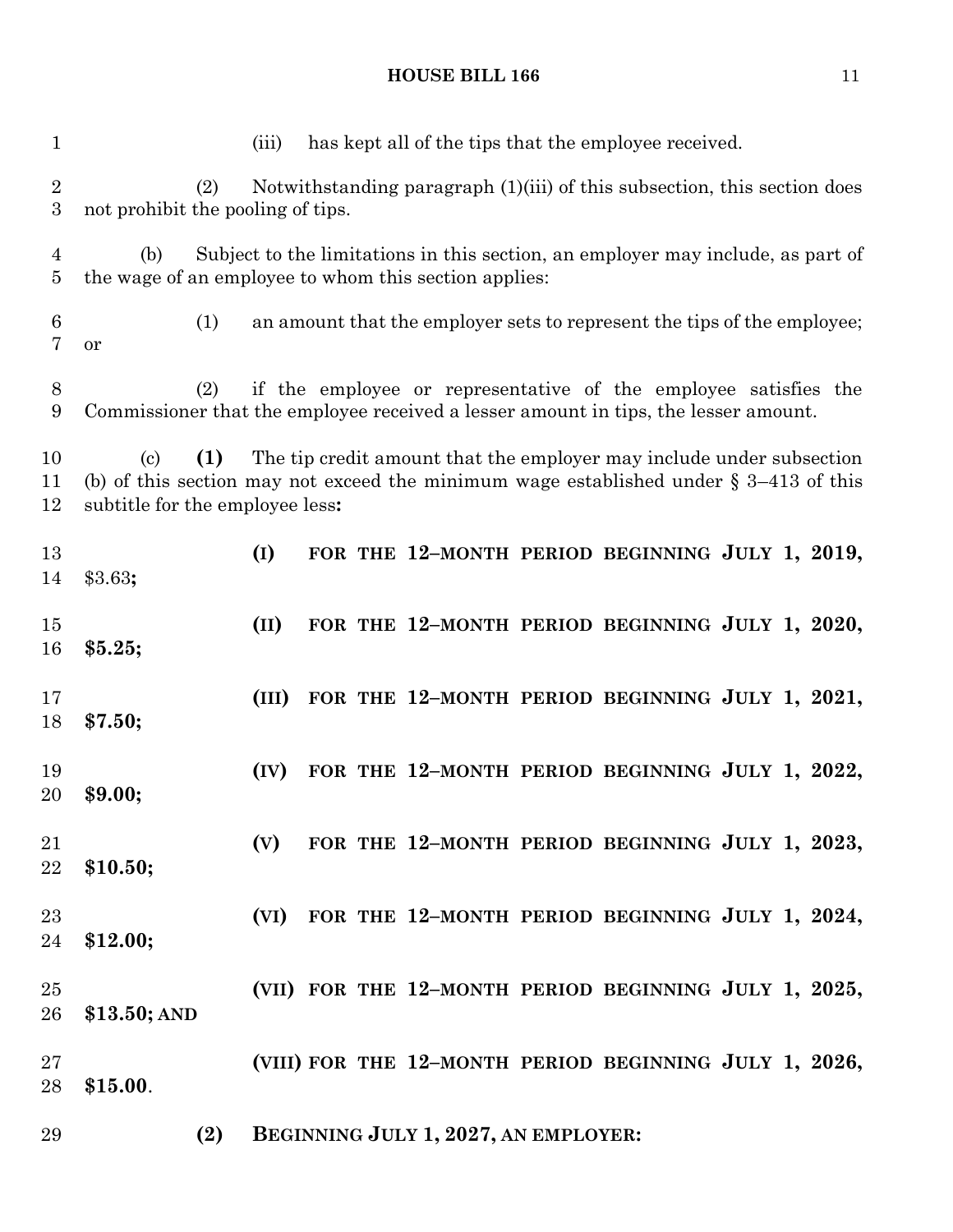|                                    | 12                   | <b>HOUSE BILL 166</b>                                                                                                                                                                                                                                                                           |
|------------------------------------|----------------------|-------------------------------------------------------------------------------------------------------------------------------------------------------------------------------------------------------------------------------------------------------------------------------------------------|
| $\mathbf{1}$<br>$\overline{2}$     |                      | (I)<br>MAY NOT INCLUDE A TIP CREDIT AMOUNT AS PART OF THE<br>WAGE OF AN EMPLOYEE TO WHOM THIS SECTION APPLIES; AND                                                                                                                                                                              |
| $\boldsymbol{3}$<br>$\overline{4}$ |                      | (II)<br>SHALL PAY AN EMPLOYEE A WAGE THAT IS AT LEAST EQUAL<br>TO THE STATE MINIMUM WAGE ESTABLISHED UNDER § 3-413 OF THIS SUBTITLE.                                                                                                                                                            |
| $\overline{5}$                     | $3 - 423.$           |                                                                                                                                                                                                                                                                                                 |
| $\boldsymbol{6}$<br>7              | (a)                  | On request by an employer, the Commissioner shall provide without charge a<br>copy of any summary or regulation to the employer.                                                                                                                                                                |
| 8                                  | (b)                  | Each employer shall keep posted conspicuously in each place of employment:                                                                                                                                                                                                                      |
| 9                                  | (1)                  | a summary of this subtitle that:                                                                                                                                                                                                                                                                |
| 10                                 |                      | (I)<br>the Commissioner approves; and                                                                                                                                                                                                                                                           |
| 11<br>12                           |                      | (II)<br>INCLUDES THE ANTIRETALIATION PROVISIONS UNDER §<br>$3-428(B)(1)(III)$ OF THIS SUBTITLE; AND                                                                                                                                                                                             |
| 13<br>14                           | (2)<br>subtitle.     | a copy or summary of each regulation that is adopted to carry out this                                                                                                                                                                                                                          |
| 15                                 | $3 - 428.$           |                                                                                                                                                                                                                                                                                                 |
| 16<br>17<br>18                     | (a)<br>is made to:   | In this section, "complaint" includes a written or oral complaint, claim, or<br>assertion of right by an employee, regarding the payment of wages under this subtitle, that                                                                                                                     |
| 19<br>20<br>21<br>22               | (1)                  | the employer or a supervisor, A manager, [or] A foreman, OR AN<br>INDIVIDUAL WITH APPARENT AUTHORITY TO ALTER THE TERMS OR CONDITIONS OF<br><b>EMPLOYMENT OF THE EMPLOYEE</b> employed by the employer whether it is made through<br>the employer's internal grievance process or otherwise; or |
| 23<br>24                           | (2)<br>Commissioner. | Commissioner<br>authorized<br>the<br>representative<br>of<br>the<br>an<br>or                                                                                                                                                                                                                    |
| 25                                 | (b)<br>(1)           | An employer may not:                                                                                                                                                                                                                                                                            |
| 26<br>27                           | subtitle;            | (i)<br>pay or agree to pay less than the wage required under this                                                                                                                                                                                                                               |
| 28<br>29                           |                      | hinder<br>delay the Commissioner or<br>authorized<br>(ii)<br>or<br>an<br>representative of the Commissioner in the enforcement of this subtitle;                                                                                                                                                |
| 30                                 |                      | take adverse action OR OTHERWISE DISCRIMINATE against an<br>(iii)                                                                                                                                                                                                                               |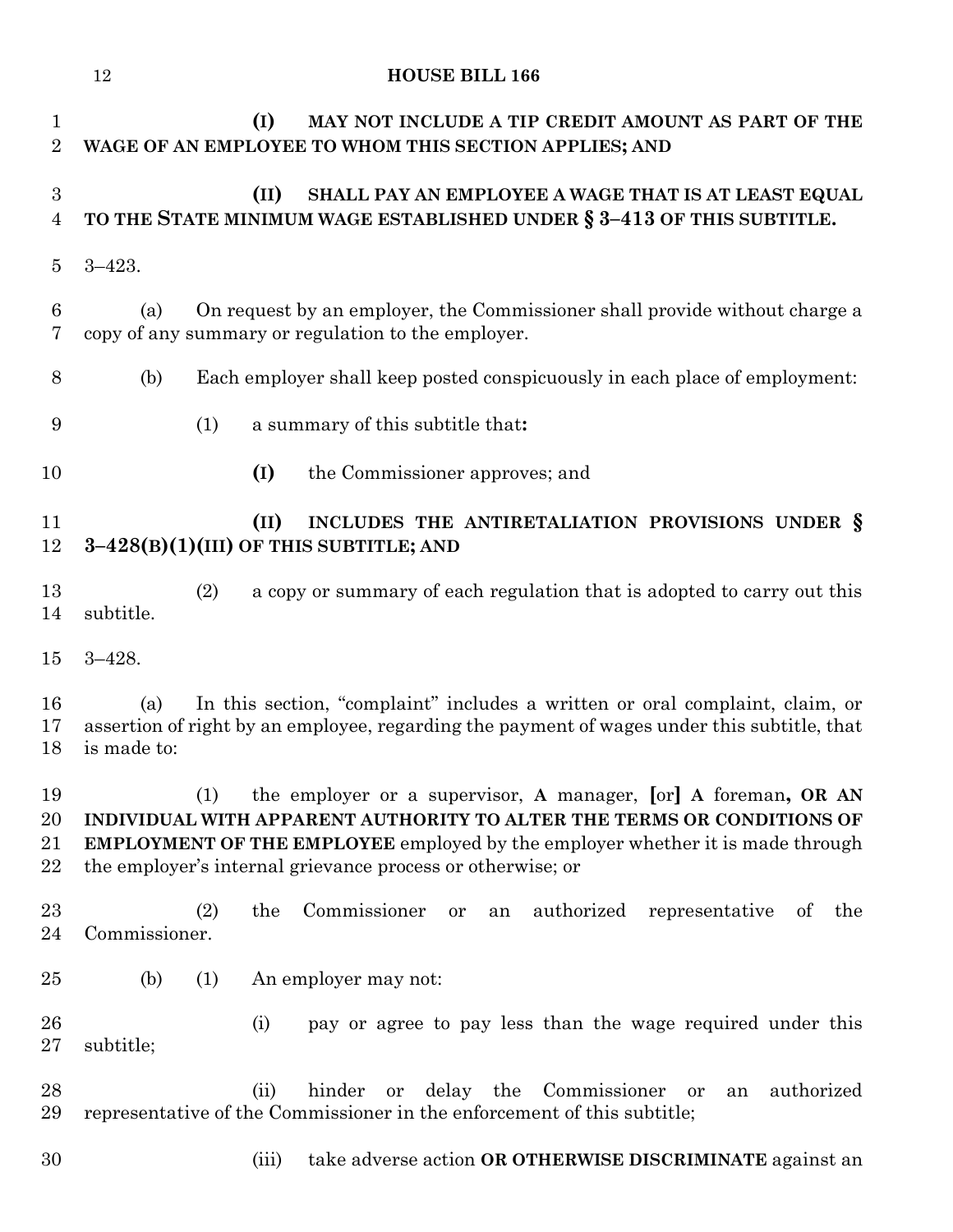| $\mathbf 1$           | employee because the employee:                |                                |            |                                                                                                                                                                                          |  |  |
|-----------------------|-----------------------------------------------|--------------------------------|------------|------------------------------------------------------------------------------------------------------------------------------------------------------------------------------------------|--|--|
| $\overline{2}$        |                                               |                                | 1.         | makes a complaint:                                                                                                                                                                       |  |  |
| $\boldsymbol{3}$<br>4 | this subtitle; OR                             |                                | A.         | that the employee has not been paid in accordance with                                                                                                                                   |  |  |
| $\overline{5}$<br>6   |                                               |                                | В.         | IN GOOD FAITH, THAT THE EMPLOYER ENGAGED IN<br>CONDUCT THAT VIOLATES ANY PROVISION OF THIS SUBTITLE;                                                                                     |  |  |
| 7<br>8                | relates to the subject of this subtitle; [or] |                                | 2.         | brings an action under this subtitle or a proceeding that                                                                                                                                |  |  |
| 9<br>10<br>11         | the subject of this subtitle; [or]            |                                | 3.         | has PARTICIPATED OR testified, OR IS PREPARING TO<br>TESTIFY, in an INVESTIGATION OR action under this subtitle or a proceeding related to                                               |  |  |
| 12<br>13              |                                               |                                | 4.         | <b>ASSISTED</b><br><b>ANOTHER</b><br><b>EMPLOYEE</b><br><b>MAKING</b><br>IN<br>$\mathbf{A}$<br>COMPLAINT RELATED TO VIOLATIONS OF THIS SUBTITLE;                                         |  |  |
| 14<br>15              |                                               |                                | 5.         | <b>HAS</b><br>BEEN INFORMED OR<br><b>INFORMED</b><br><b>ANOTHER</b><br>EMPLOYEE ABOUT THE RIGHTS PROVIDED UNDER THIS SUBTITLE; OR                                                        |  |  |
| 16<br>17              | <b>SUBTITLE;</b>                              |                                | 6.         | OPPOSED ANY UNLAWFUL PRACTICE UNDER THIS                                                                                                                                                 |  |  |
| 18<br>19<br>20        |                                               | (IV)                           |            | TAKE ADVERSE ACTION OR OTHERWISE DISCRIMINATE<br>AGAINST AN EMPLOYEE BECAUSE THE EMPLOYER BELIEVES THAT THE EMPLOYEE<br>MAY TAKE AN ACTION DESCRIBED IN ITEM (III) OF THIS PARAGRAPH; OR |  |  |
| 21                    |                                               | $\left[\text{(iv)}\right]$ (V) |            | violate any other provision of this subtitle.                                                                                                                                            |  |  |
| 22<br>23              | (2)<br>includes:                              |                                |            | Adverse action prohibited under paragraph (1) of this subsection                                                                                                                         |  |  |
| 24                    |                                               | (i)                            | discharge; |                                                                                                                                                                                          |  |  |
| 25                    |                                               | (ii)                           | demotion;  |                                                                                                                                                                                          |  |  |
| 26<br>27              | <b>OTHER ADVERSE ACTION;</b> [and]            | (iii)                          |            | threatening the employee with discharge or demotion OR ANY                                                                                                                               |  |  |
| 28                    |                                               | (IV)                           |            | <b>BLACKLISTING;</b>                                                                                                                                                                     |  |  |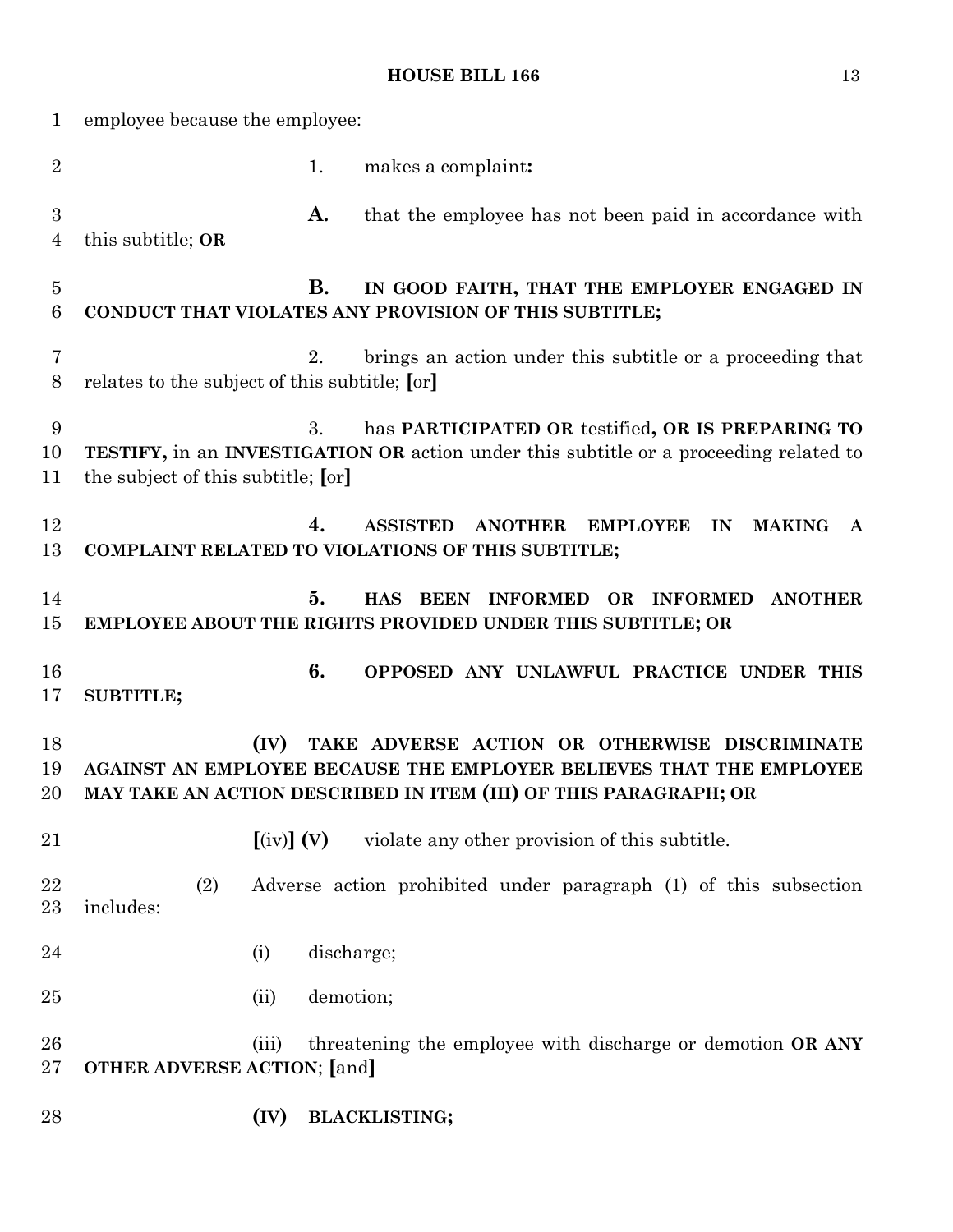# **(V) A REDUCTION OR CHANGE IN WORK HOURS; (VI) REPORTING OR THREATENING TO REPORT THE SUSPECTED CITIZENSHIP OR IMMIGRATION STATUS OF AN EMPLOYEE, A FORMER EMPLOYEE, OR A FAMILY MEMBER OF AN EMPLOYEE OR A FORMER EMPLOYEE TO A FEDERAL, STATE, OR LOCAL AGENCY BECAUSE THE EMPLOYEE OR FORMER EMPLOYEE EXERCISED OR ATTEMPTED TO EXERCISE A RIGHT UNDER THIS SUBTITLE; AND [**(iv)**] (VII)** any other retaliatory action **AGAINST AN EMPLOYEE OR ANOTHER INDIVIDUAL FOR EXERCISING OR ATTEMPTING TO EXERCISE ANY RIGHT UNDER THIS SUBTITLE** that results in a change to the terms or conditions of employment that would dissuade a reasonable employee from making a complaint, bringing an action, or testifying in an action under this subtitle. **[**(c) An employee may not: (1) make a groundless or malicious complaint to the Commissioner or an authorized representative of the Commissioner; (2) in bad faith, bring an action under this subtitle or a proceeding related to the subject of this subtitle; or (3) in bad faith, testify in an action under this subtitle or a proceeding related to the subject of this subtitle.**] [**(d)**] (C) (1)** A person who violates any provision of this section is guilty of a misdemeanor and on conviction is subject to a fine not exceeding \$1,000. **[**(e)**] (2)** An employer may not be convicted under this section unless the evidence demonstrates that the employer had knowledge of the relevant complaint, testimony, or action for which the prosecution for retaliation is sought. **(3) IN ANY ACTION UNDER THIS SECTION, IF IT HAS BEEN DEMONSTRATED BY A PREPONDERANCE OF THE EVIDENCE THAT AN ACTIVITY PROHIBITED UNDER SUBSECTION (B) OF THIS SECTION WAS A CONTRIBUTING FACTOR IN THE ALLEGED RETALIATION OR ADVERSE ACTION AGAINST AN INDIVIDUAL, THE BURDEN OF PROOF SHALL BE ON THE DEFENDANT TO PROVE BY CLEAR AND CONVINCING EVIDENCE THAT THE ALLEGED ADVERSE EMPLOYMENT ACTION WOULD HAVE OCCURRED FOR LEGITIMATE, NONDISCRIMINATORY REASONS EVEN IF THE EMPLOYEE HAD NOT ENGAGED IN THE PROTECTED ACTIVITY. (D) THE NAME OF THE EMPLOYEE OR ANOTHER PERSON IDENTIFIED IN THE COMPLAINT OR AN INVESTIGATION BY THE COMMISSIONER UNDER THIS SECTION SHALL BE KEPT CONFIDENTIAL UNLESS THE COMMISSIONER DETERMINES THAT**

**THE EMPLOYEE'S NAME BE DISCLOSED, WITH THE EMPLOYEE'S CONSENT, TO**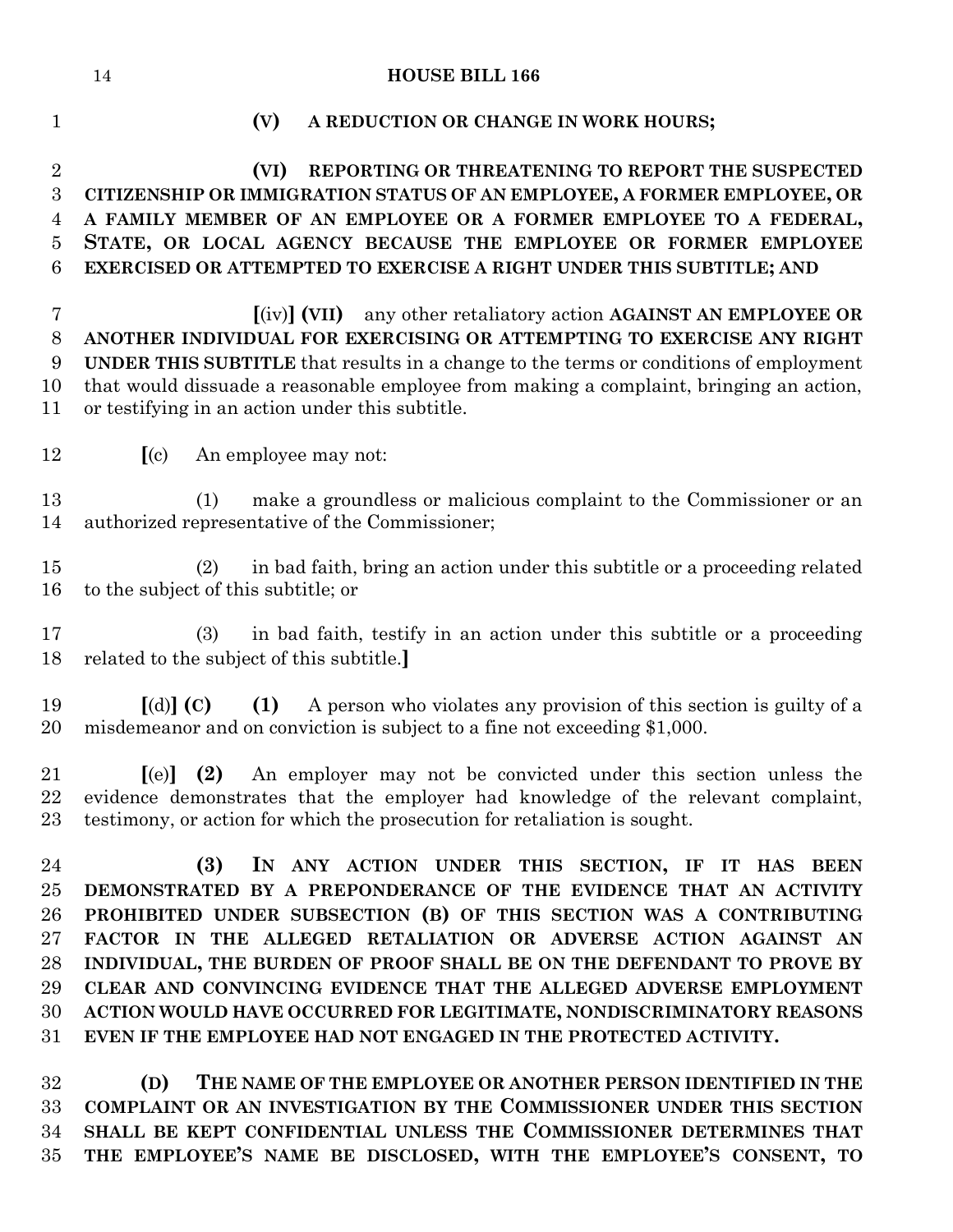**FURTHER INVESTIGATE THE COMPLAINT.**

 **(E) (1) (I) NOTWITHSTANDING § 3–103(C) OF THIS TITLE, IF AN EMPLOYER'S ACTION VIOLATES SUBSECTION (B) OF THIS SECTION, AN AFFECTED EMPLOYEE MAY BRING AN ACTION AGAINST AN EMPLOYER.**

 **(II) AN EMPLOYEE MAY BRING AN ACTION ON BEHALF OF THE EMPLOYEE AND OTHER EMPLOYEES SIMILARLY AFFECTED.**

 **(2) ON THE WRITTEN REQUEST OF AN EMPLOYEE WHO IS ENTITLED TO BRING AN ACTION UNDER THIS SUBSECTION, THE COMMISSIONER MAY:**

 **(I) TAKE AN ASSIGNMENT OF THE CLAIM IN TRUST FOR THE EMPLOYEE;**

 **(II) ASK THE ATTORNEY GENERAL TO BRING AN ACTION IN ACCORDANCE WITH THIS SECTION ON BEHALF OF THE EMPLOYEE; AND**

 **(III) CONSOLIDATE TWO OR MORE CLAIMS AGAINST AN EMPLOYER.**

 **(3) EXCEPT AS PROVIDED UNDER PARAGRAPH (4) OF THIS SUBSECTION, AN ACTION UNDER THIS SUBSECTION:**

 **(I) SHALL BE FILED WITHIN 3 YEARS AFTER THE EMPLOYEE KNEW OR SHOULD HAVE KNOWN OF THE EMPLOYER'S ACTION; AND**

 **(II) MAY ENCOMPASS ALL VIOLATIONS THAT OCCURRED AS PART OF A CONTINUING COURSE OF EMPLOYER CONDUCT REGARDLESS OF THE DATE OF THE VIOLATION.**

 **(4) THE LIMITATION PERIOD UNDER PARAGRAPH (3) OF THIS SUBSECTION DOES NOT APPLY DURING AN INVESTIGATION UNDER § 3–103(C) OF THIS TITLE.**

 **(5) IF A COURT DETERMINES THAT AN EMPLOYEE IS ENTITLED TO JUDGMENT IN AN ACTION UNDER THIS SUBSECTION, THE COURT SHALL ALLOW AGAINST THE EMPLOYER REASONABLE COUNSEL FEES AND OTHER COSTS OF THE ACTION.**

 **(F) (1) IF A PERSON IS FOUND TO HAVE VIOLATED SUBSECTION (B) OF THIS SECTION, THE COMMISSIONER OR COURT SHALL REQUIRE THE PERSON TO PAY THE GREATER OF:**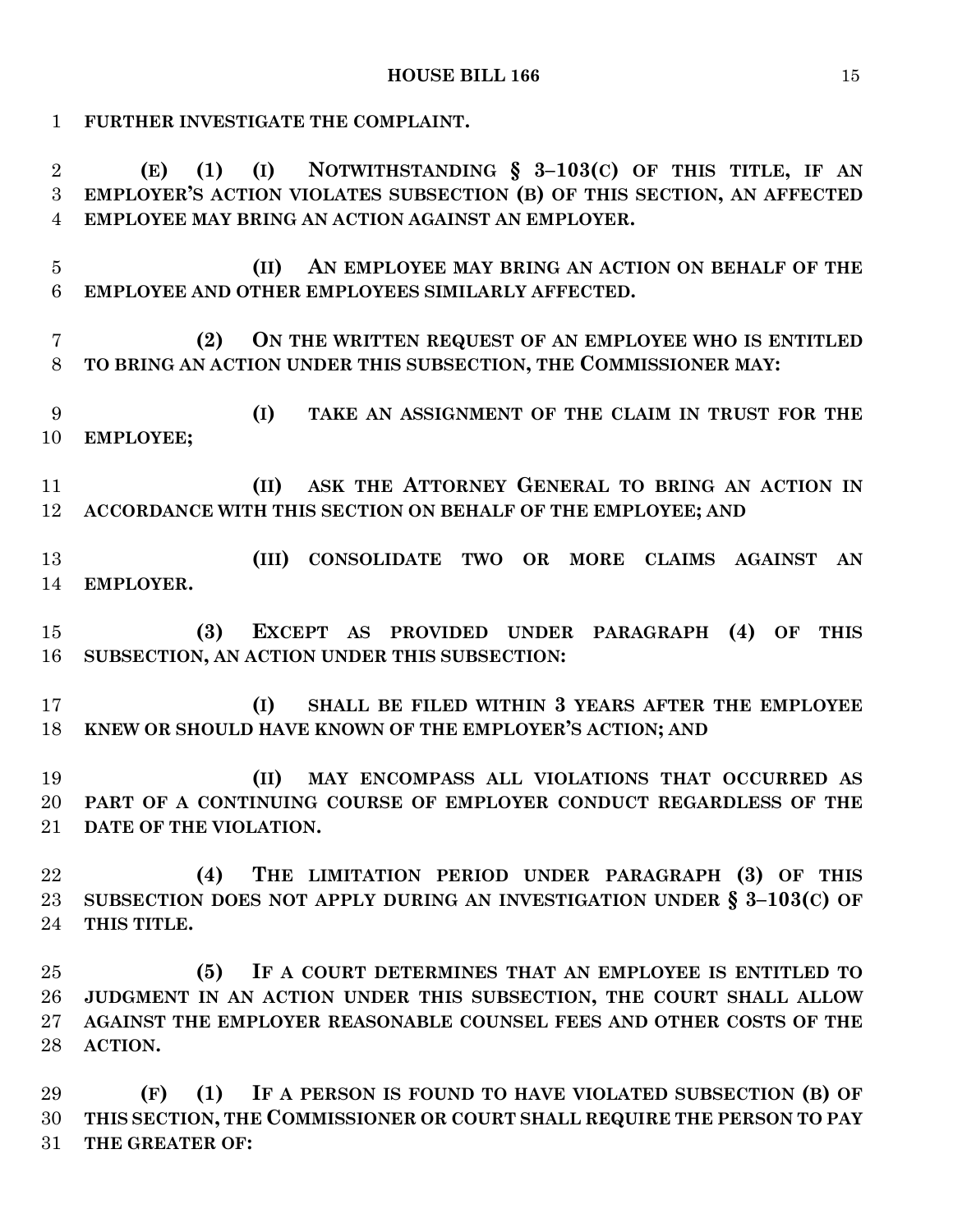**(I) ACTUAL DAMAGES PLUS LIQUIDATED DAMAGES; OR (II) \$500 FOR EACH DAY THAT THE VIOLATION CONTINUED. (2) (I) IF AN EMPLOYER WAS FOUND TO HAVE SUBSEQUENTLY VIOLATED THE PROVISIONS OF THIS SUBTITLE WITHIN 6 YEARS AFTER A PREVIOUS VIOLATION, THE COMMISSIONER OR COURT SHALL ASSESS AGAINST THE EMPLOYER A CIVIL PENALTY OF NOT LESS THAN \$10,000. (II) THE COMMISSIONER AND A COURT MAY ORDER ADDITIONAL CIVIL PENALTIES AND ANY OTHER APPROPRIATE RELIEF FOR VIOLATIONS OF THIS SUBTITLE. (III) EACH CIVIL PENALTY ASSESSED UNDER THIS PARAGRAPH SHALL BE PAID TO THE GENERAL FUND OF THE STATE TO OFFSET THE COST OF FINANCING THE ENFORCEMENT OF THIS SUBTITLE.** 3–508. (a) An employer may not**: (1)** willfully violate this subtitle**; (2) PAY OR AGREE TO PAY AN EMPLOYEE IN A MANNER THAT VIOLATES THIS SUBTITLE; (3) HINDER OR DELAY THE COMMISSIONER OR AN AUTHORIZED REPRESENTATIVE OF THE COMMISSIONER IN THE ENFORCEMENT OF THIS SUBTITLE; OR (4) TAKE ADVERSE ACTION OR OTHERWISE DISCRIMINATE AGAINST AN EMPLOYEE BECAUSE: (I) THE EMPLOYEE: 1. MAKES A COMPLAINT: A. THAT THE EMPLOYEE HAS NOT BEEN PAID IN ACCORDANCE WITH THIS SUBTITLE; OR B. IN GOOD FAITH, THAT THE EMPLOYER ENGAGED IN CONDUCT THAT VIOLATES THIS SUBTITLE;**

**HOUSE BILL 166**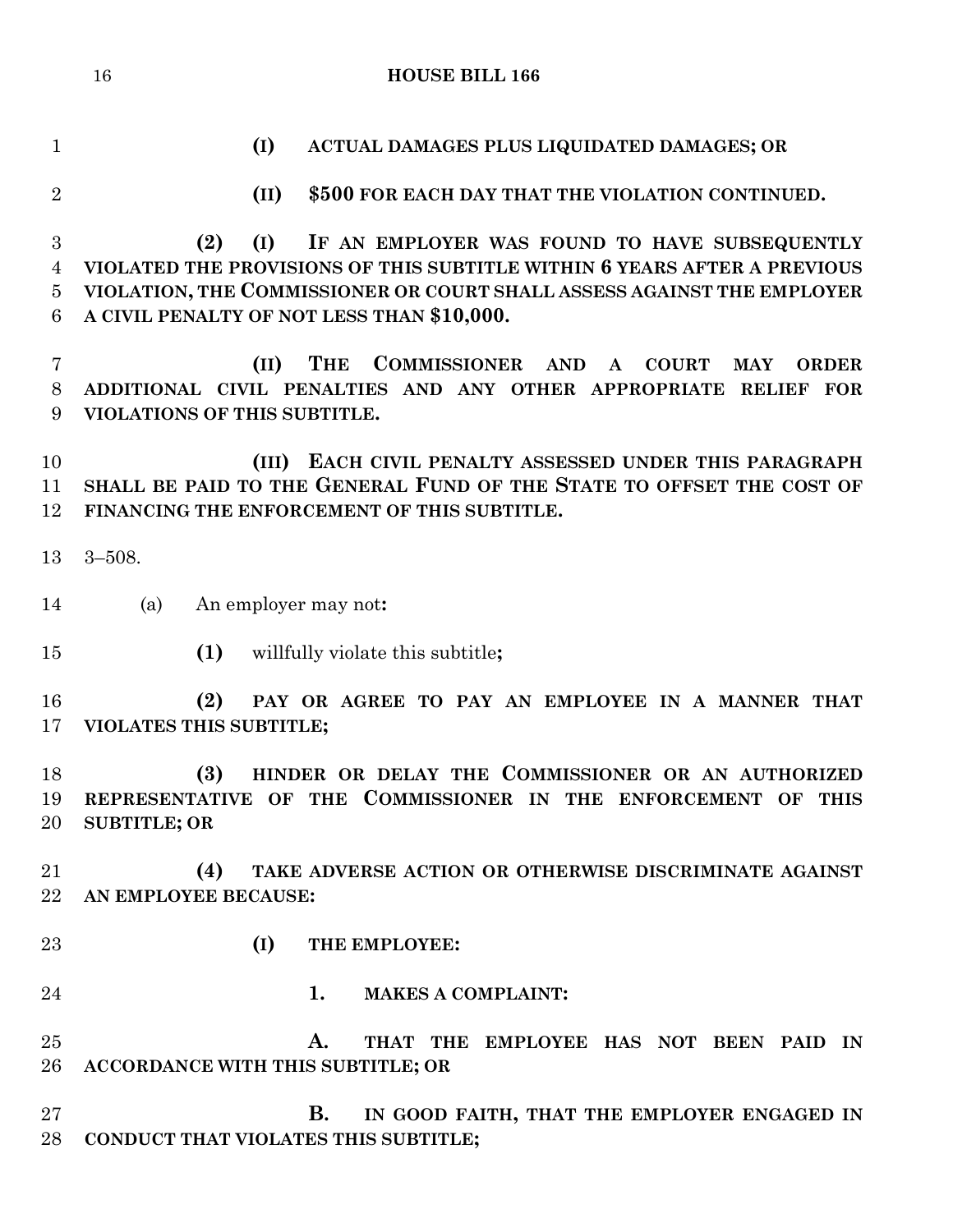**2. BRINGS AN ACTION UNDER THIS SUBTITLE OR A PROCEEDING THAT RELATES TO THE SUBJECT OF THIS SUBTITLE; 3. HAS PARTICIPATED OR TESTIFIED, OR IS PREPARING TO TESTIFY, IN AN INVESTIGATION OR ACTION UNDER THIS SUBTITLE OR A PROCEEDING RELATED TO THE SUBJECT OF THIS SUBTITLE; 4. ASSISTED ANOTHER EMPLOYEE IN MAKING A COMPLAINT RELATED TO VIOLATIONS OF THIS SUBTITLE; 5. HAS BEEN INFORMED OR INFORMED ANOTHER EMPLOYEE ABOUT THEIR RIGHTS UNDER THIS SUBTITLE; OR 6. OPPOSED ANY UNLAWFUL PRACTICE UNDER THIS SUBTITLE; OR (II) THE EMPLOYER BELIEVES THE EMPLOYEE MAY TAKE AN ACTION DESCRIBED IN ITEM (I) OF THIS ITEM**. **(B) ADVERSE ACTION PROHIBITED UNDER SUBSECTION (A)(4) OF THIS SECTION INCLUDES: (1) DISCHARGE; (2) DEMOTION; (3) THREATENING THE EMPLOYEE WITH DISCHARGE OR DEMOTION OR ANY OTHER ADVERSE ACTION; (4) BLACKLISTING; (5) A REDUCTION OR CHANGE IN WORK HOURS; (6) REPORTING OR THREATENING TO REPORT THE SUSPECTED CITIZENSHIP OR IMMIGRATION STATUS OF AN EMPLOYEE, A FORMER EMPLOYEE, OR A FAMILY MEMBER OF AN EMPLOYEE OR A FORMER EMPLOYEE TO A FEDERAL, STATE, OR LOCAL AGENCY BECAUSE THE EMPLOYEE OR FORMER EMPLOYEE EXERCISED OR ATTEMPTED TO EXERCISE A RIGHT UNDER THIS SUBTITLE; AND (7) ANY OTHER RETALIATORY ACTION AGAINST AN EMPLOYEE OR ANOTHER INDIVIDUAL FOR EXERCISING OR ATTEMPTING TO EXERCISE ANY RIGHT UNDER THIS SUBTITLE THAT RESULTS IN A CHANGE TO THE TERMS OR CONDITIONS**